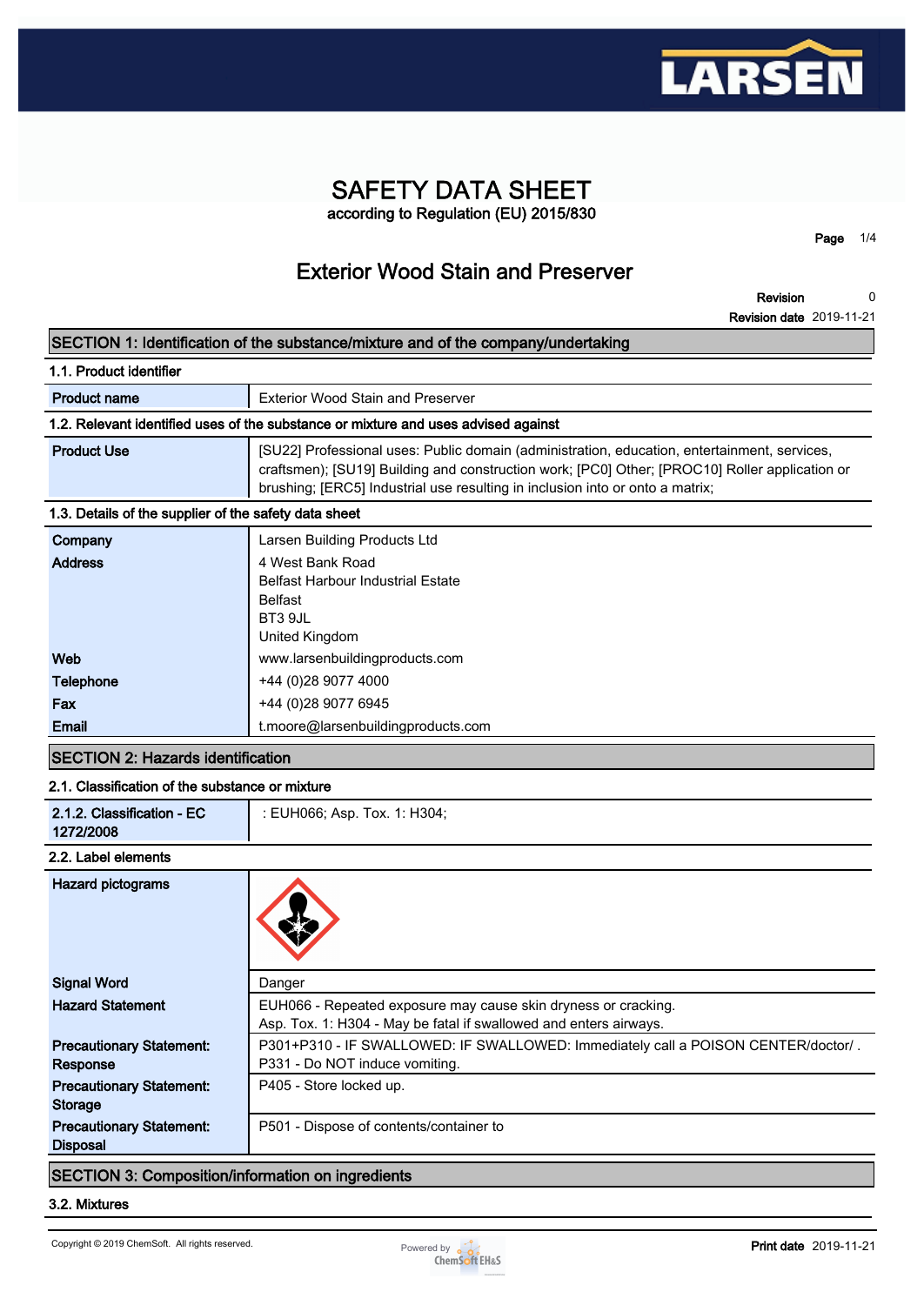# **Exterior Wood Stain and Preserver**

#### **3.2. Mixtures**

#### **EC 1272/2008**

| <b>Chemical Name</b>                                        | Index No.    | CAS No.  | EC No.    | <b>REACH Registration</b><br><b>Number</b> | Conc.<br>$(\%w/w)$ | Classification                                                        |
|-------------------------------------------------------------|--------------|----------|-----------|--------------------------------------------|--------------------|-----------------------------------------------------------------------|
| D60                                                         |              |          |           |                                            |                    | 60 - 70% : EUH066; Asp. Tox. 1:<br>H304:                              |
| 2-(2-Butoxyethoxy) ethanol (2-<br>(2-Butoxyethoxy) ethanol) | 603-096-00-8 | 112-34-5 | 203-961-6 |                                            |                    | 1 - 10% Eye Irrit. 2: H319;                                           |
| Tebuconazole                                                |              |          |           |                                            |                    | 0.5 - 1% Acute Tox. 4: H302; Repr. 2:<br>H361; Aquatic Acute 1: H400; |
| Borchers Dry                                                |              |          |           |                                            |                    | 0 - 0.5% Acute Tox. 4: H302; Skin Irrit.<br>2: H315; Carc. 2: H351;   |
|                                                             |              |          |           |                                            |                    |                                                                       |

# **SECTION 4: First aid measures**

#### **4.1. Description of first aid measures**

| <b>Inhalation</b> | Toxic by inhalation. Inhalation may cause coughing, tightness of the chest and irritation of the<br>respiratory system. Inhalation of vapour may cause shortness of breath. Move the exposed person<br>to fresh air. Seek medical attention. |
|-------------------|----------------------------------------------------------------------------------------------------------------------------------------------------------------------------------------------------------------------------------------------|
| Eye contact       | May cause irritation to eyes. Rinse immediately with plenty of water for 15 minutes holding the<br>eyelids open. Seek medical attention if irritation or symptoms persist.                                                                   |
| Skin contact      | Toxic in contact with skin. Wash off immediately with plenty of soap and water. Remove<br>contaminated clothing. Seek medical attention.                                                                                                     |
| Ingestion         | Toxic if swallowed. Ingestion is irritating to the respiratory tract and may cause damage to the<br>central nervous system. If swallowed, seek medical advice immediately and show this container or<br>label. DO NOT INDUCE VOMITING.       |

### **SECTION 5: Firefighting measures**

## **5.1. Extinguishing media**

**Carbon oxides. Alcohol resistant foam.**

#### **5.2. Special hazards arising from the substance or mixture**

**Burning produces irritating, toxic and obnoxious fumes.**

#### **5.3. Advice for firefighters**

**Wear:. Self-contained breathing apparatus. Wear chemical protective clothing.**

#### **SECTION 6: Accidental release measures**

#### **6.1. Personal precautions, protective equipment and emergency procedures**

**Ensure adequate ventilation of the working area. Evacuate personnel to a safe area. Wear suitable protective equipment.**

#### **6.2. Environmental precautions**

**Do not allow product to enter drains. Prevent further spillage if safe.**

#### **6.3. Methods and material for containment and cleaning up**

**Absorb with inert, absorbent material. Transfer to suitable, labelled containers for disposal. Clean spillage area thoroughly with plenty of water.**

#### **SECTION 7: Handling and storage**

#### **7.1. Precautions for safe handling**

**Avoid contact with eyes and skin. Ensure adequate ventilation of the working area.**

#### **7.2. Conditions for safe storage, including any incompatibilities**

**Keep in a cool, dry, well ventilated area. Keep containers tightly closed.**

### **SECTION 8: Exposure controls/personal protection**

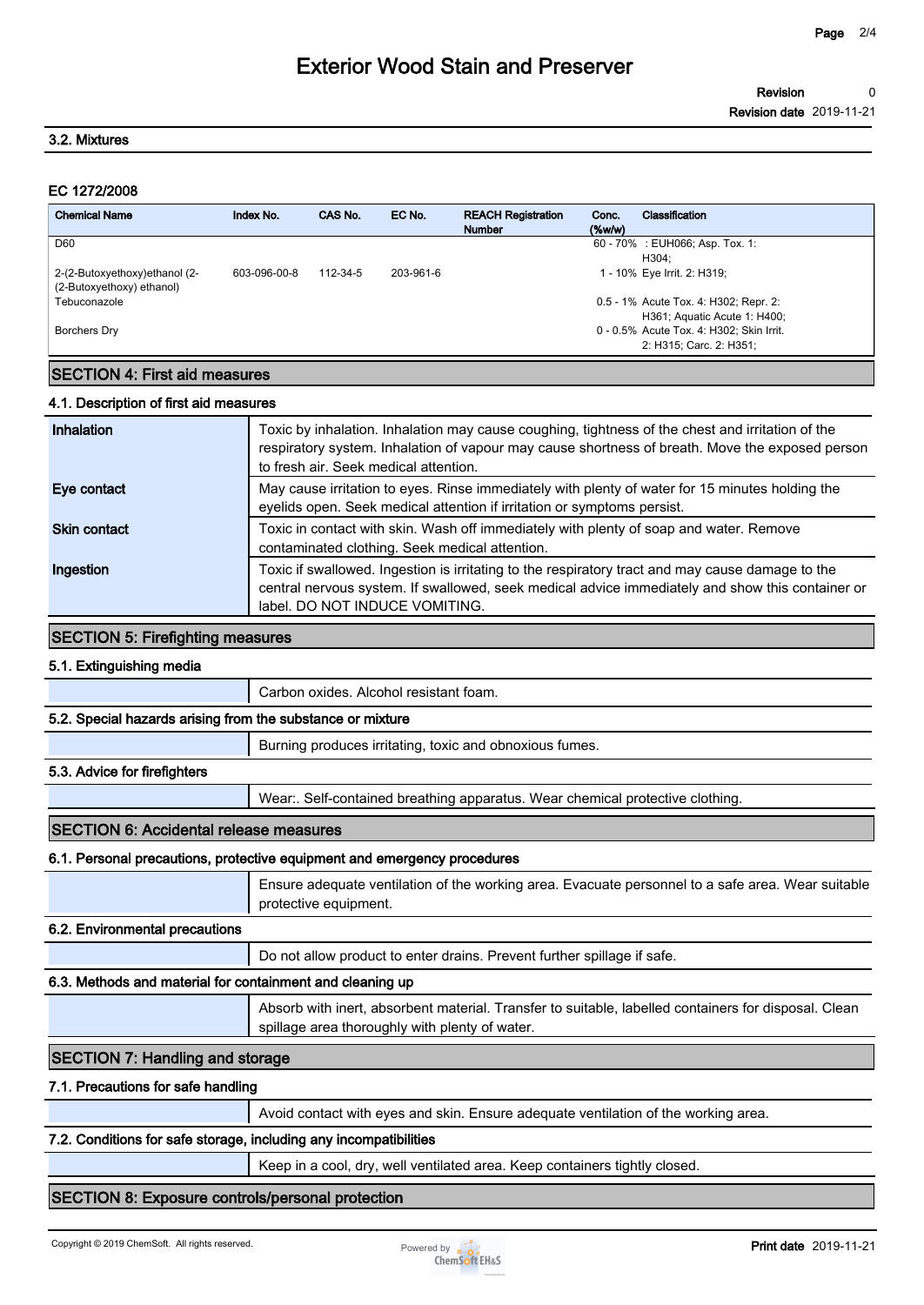# **Exterior Wood Stain and Preserver**

**Revision Revision date 2019-11-21 0**

### **8.1. Control parameters**

| 8.1.1. Exposure Limit Values                                  |                              |                                      |  |
|---------------------------------------------------------------|------------------------------|--------------------------------------|--|
| 2-(2-Butoxyethoxy)ethanol (2-<br>$(2$ -Butoxyethoxy) ethanol) | WEL 8-hr limit ppm: 10       | WEL 8-hr limit mg/m3: $67.5$         |  |
|                                                               | WEL 15 min limit ppm: 15     | <b>WEL 15 min limit mg/m3: 101.2</b> |  |
|                                                               | WEL 8-hr limit mg/m3 total - | WEL 15 min limit mg/m3 total -       |  |
|                                                               | inhalable dust:              | inhalable dust:                      |  |
|                                                               | WEL 8-hr limit mg/m3 total - | WEL 15 min limit mg/m3 total -       |  |
|                                                               | respirable dust:             | respirable dust:                     |  |

| 8.2. Exposure controls                     |                                                              |  |
|--------------------------------------------|--------------------------------------------------------------|--|
| 8.2.1. Appropriate engineering<br>controls | Ensure adequate ventilation of the working area.             |  |
| 8.2.2. Individual protection<br>measures   | Wear chemical protective clothing.                           |  |
| Eye / face protection                      | Approved safety goggles.                                     |  |
| Skin protection -<br>Handprotection        | Chemical resistant gloves (PVC).                             |  |
| <b>Respiratory protection</b>              | Self-contained breathing apparatus must be used in handling. |  |

## **SECTION 9: Physical and chemical properties**

#### **9.1. Information on basic physical and chemical properties**

| Appearance Liquid                       |                             |
|-----------------------------------------|-----------------------------|
|                                         | <b>Colour</b> Various       |
|                                         | <b>Odour</b> Characteristic |
| $CFATCAI$ 40. $C4F1H1$ and readily $H1$ |                             |

# **SECTION 10: Stability and reactivity**

### **10.2. Chemical stability**

**Stable under normal conditions.**

## **SECTION 11: Toxicological information**

### **11.1.4. Toxicological Information**

**No data available**

## **SECTION 12: Ecological information**

**12.1. Toxicity**

**No data available**

## **SECTION 13: Disposal considerations**

**General information**

**Dispose of in compliance with all local and national regulations.**

| <b>SECTION 14: Transport information</b> |                                                          |  |
|------------------------------------------|----------------------------------------------------------|--|
| 14.1. UN number                          |                                                          |  |
|                                          | The product is not classified as dangerous for carriage. |  |
| 14.2. UN proper shipping name            |                                                          |  |
|                                          | The product is not classified as dangerous for carriage. |  |
| 14.3. Transport hazard class(es)         |                                                          |  |
|                                          | The product is not classified as dangerous for carriage. |  |
|                                          |                                                          |  |